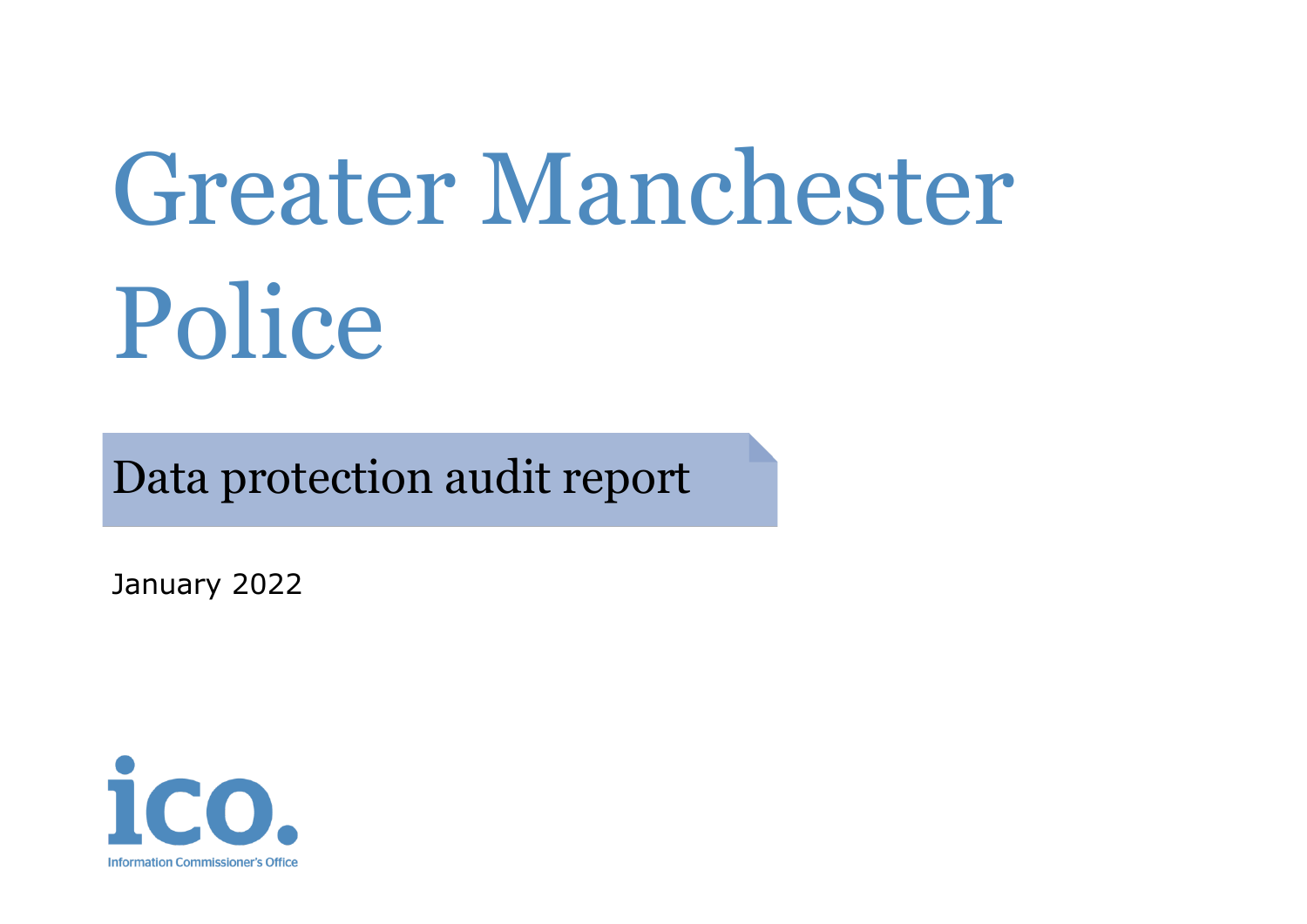## Executive summary



#### Audit Methodology

The Information Commissioner is responsible for enforcing and promoting compliance with the UK General Data Protection Regulation (UK GDPR), the Data Protection Act 2018 (DPA18) and other data protection legislation. Section 146 of the DPA18 provides the Information Commissioner's Office (ICO) with the power to conduct compulsory audits through the issue of assessment notices. Section 129 of the DPA18 allows the ICO to carry out consensual audits.

The ICO is an independent, proportionate regulator and sees auditing as a constructive process with real benefits for controllers and so aims to establish a participative approach. High standards of personal data protection compliance help organisations innovate and deliver great services by building trust with the public. The ICO's expertise and consistent approach to regulation provides certainty enabling organisations to feel confident to use personal data responsibly, innovate and support economic growth.

Greater Manchester Police (GMP) agreed to a consensual audit by the ICO of its processing of personal data. An introductory telephone meeting was held on 3 September 2021 with representatives of GMP to discuss the scope of the audit.

The purpose of the audit is to provide the Information Commissioner and GMP with an independent assurance of the extent to which GMP, within the scope of this agreed audit, is complying with data protection legislation.

Greater Manchester Police – Executive Summary ICO Data Protection Audit Report – January 2022 Page **2** of **11**

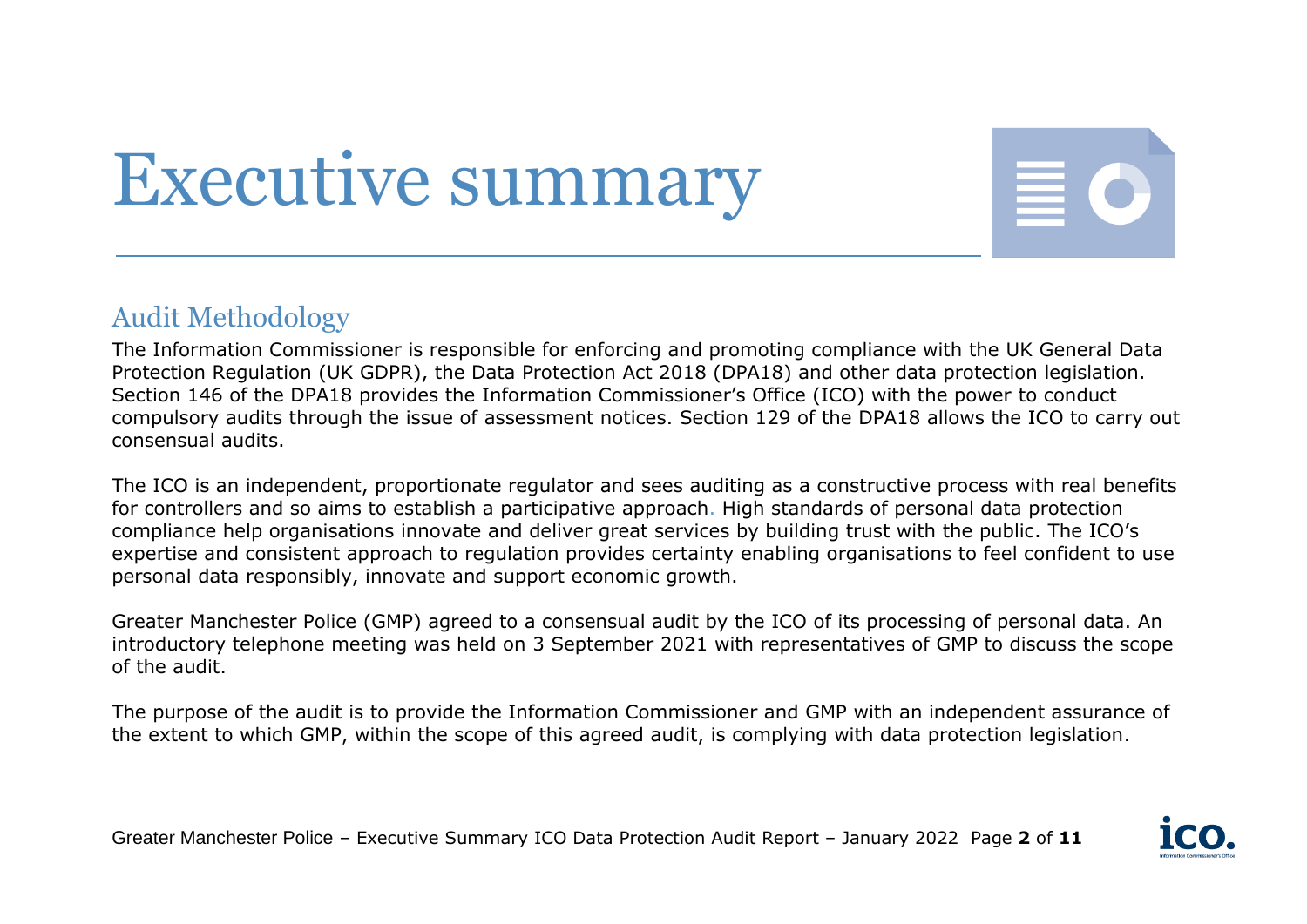The scope areas covered by this audit are determined following a risk based analysis of GMP processing of personal data. The scope may take into account any data protection issues or risks which are specific to GMP, identified from ICO intelligence or GMP's own concerns, and/or any data protection issues or risks which affect their specific sector or organisations more widely.

The ICO has further tailored the controls covered in each scope area to take into account the organisational structure of GMP, the nature and extent of GMP's processing of personal data, and to avoid duplication across scope areas. As such, the scope of this audit is unique to GMP.

It was agreed that the audit would focus on the following area(s)

| <b>Scope area</b>                       | <b>Description</b>                                                                                                                                                                                                                                                                                                                  |
|-----------------------------------------|-------------------------------------------------------------------------------------------------------------------------------------------------------------------------------------------------------------------------------------------------------------------------------------------------------------------------------------|
| <b>Governance and</b><br>accountability | The extent to which information governance accountability, policies and<br>procedures, performance measurement controls, and reporting mechanisms to<br>monitor data protection compliance with Part 3 of the DPA18 and other national<br>data protection legislation are in place and in operation throughout the<br>organisation. |
| <b>Information security</b>             | There are appropriate technical and organisational measures in place to ensure the<br>confidentiality, integrity and availability of manually and electronically processed<br>personal data.                                                                                                                                        |
| <b>Training and awareness</b>           | The provision and monitoring of staff data protection, records management and<br>information security training and the awareness of data protection regulation<br>requirements relating to their roles and responsibilities.                                                                                                        |

Audits are conducted following the Information Commissioner's data protection audit methodology. The key elements of this are normally a desk-based review of selected policies and procedures, on-site visits including interviews with selected staff, and an inspection of selected records.

However, due to the outbreak of Covid -19, and the resulting restrictions on travel, this methodology was no longer appropriate. Therefore, GMP agreed to continue with the audit on a remote basis. A desk based review of

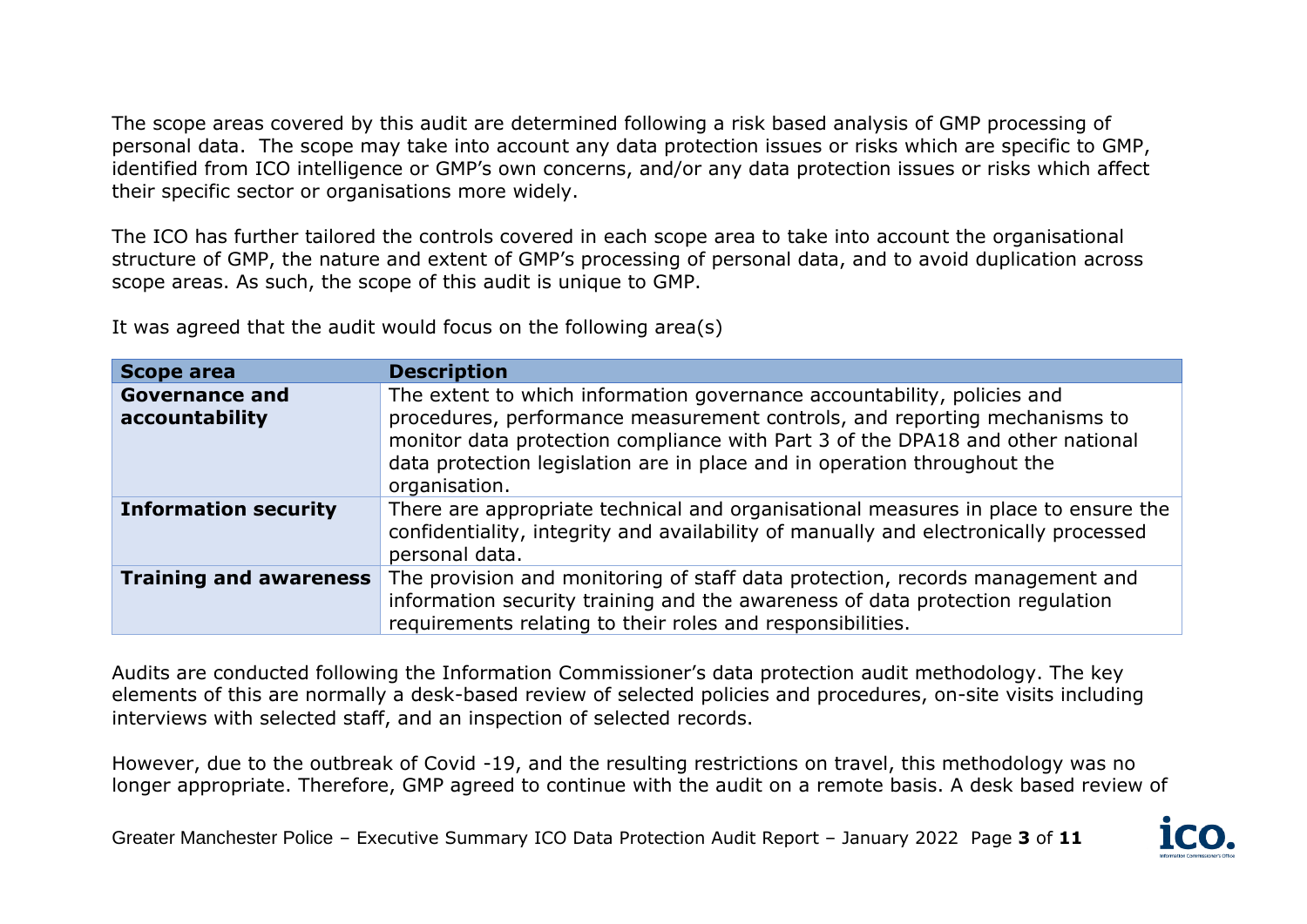selected policies and procedures and remote telephone interviews were conducted from 8 November to 19 November 2021. The ICO would like to thank GMP for its flexibility and commitment to the audit during difficult and challenging circumstances.

A pre-audit survey was launched to all GMP staff, and we received 916 responses, which represents approximately 10% of GMP employees. ICO Auditors were pleased to note that the survey was completed by a range of operational and non-operational staff from across departments in GMP. The respondents had a range of timeserved within GMP with the majority having worked for GMP for over 10 years.

The survey consisted of 32 optional questions which were based on information security and data protection training and awareness, in line with the agreed scope areas.

Where weaknesses were identified recommendations have been made, primarily around enhancing existing processes to facilitate compliance with data protection legislation. In order to assist GMP in implementing the recommendations each has been assigned a priority rating based upon the risks that they are intended to address. The ratings are assigned based upon the ICO's assessment of the risks involved. GMP's priorities and risk appetite may vary and, therefore, they should undertake their own assessments of the risks identified.

In addition to this consensual ICO data protection audit, GMP agreed to the ICO reviewing updates on their progress with implementing the recommendations and actions to mitigate the risks from the HMICFRS VSA report published in December 2020.

The aim of this review is to provide the Information Commissioner with assurance that GMP have identified, and are appropriately addressing, all the data protection risks arising from the HMICFRS VSA report findings and any that may not have been previously considered, to ensure compliance with data protection legislation

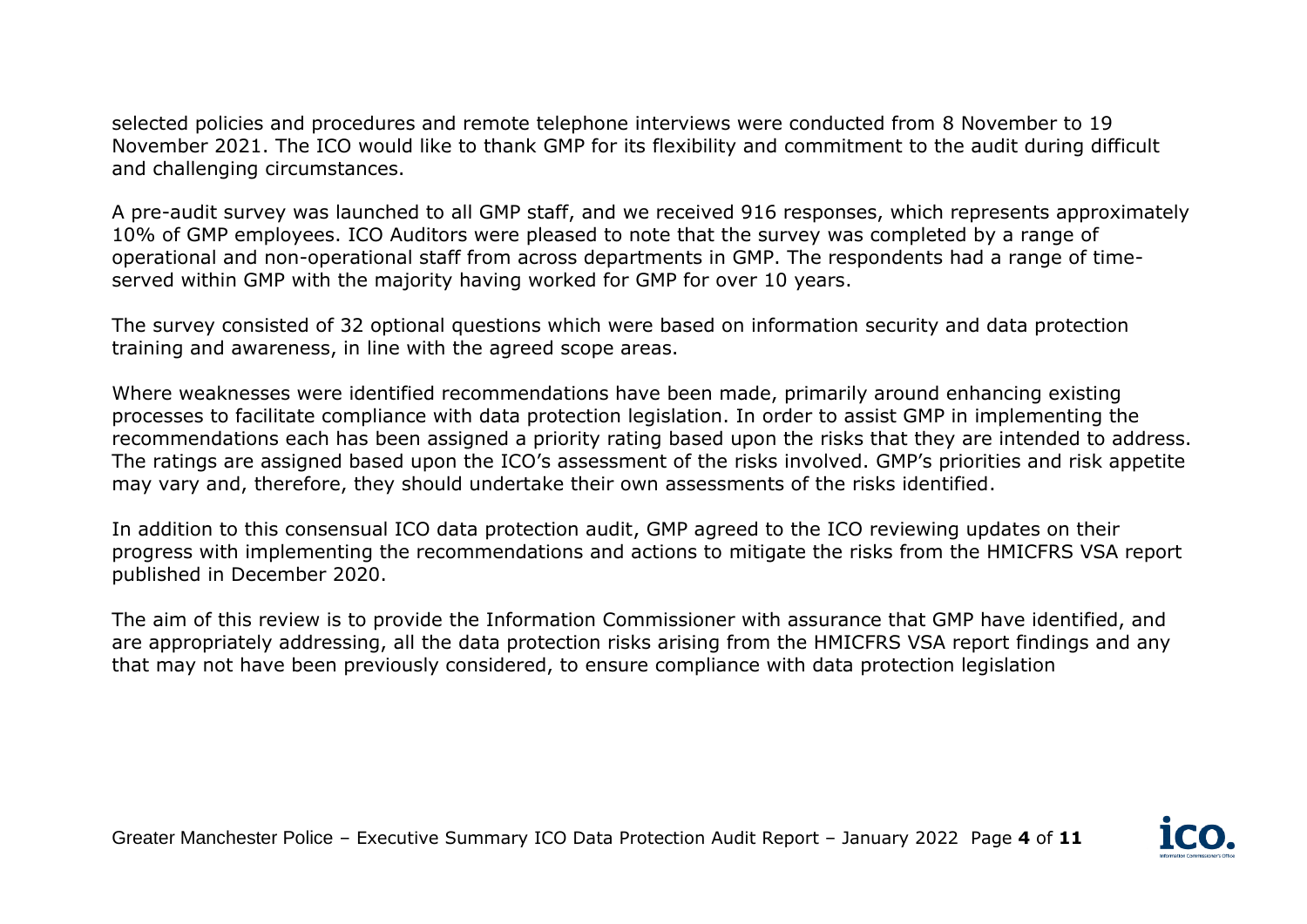#### Audit Summary

| <b>Audit Scope area</b>                 | <b>Assurance</b><br>Rating | <b>Overall Opinion</b>                                                                                                                                                                                                                                                                                  |
|-----------------------------------------|----------------------------|---------------------------------------------------------------------------------------------------------------------------------------------------------------------------------------------------------------------------------------------------------------------------------------------------------|
| Governance and<br><b>Accountability</b> | Limited                    | There is a limited level of assurance that processes and procedures are<br>in place and are delivering data protection compliance. The audit has<br>identified considerable scope for improvement in existing<br>arrangements to reduce the risk of non-compliance with data<br>protection legislation. |
| <b>Information Security</b>             | Limited                    | There is a limited level of assurance that processes and procedures are<br>in place and are delivering data protection compliance. The audit has<br>identified considerable scope for improvement in existing<br>arrangements to reduce the risk of non-compliance with data<br>protection legislation. |
| <b>Training and Awareness</b>           | Limited                    | There is a limited level of assurance that processes and procedures are<br>in place and are delivering data protection compliance. The audit has<br>identified considerable scope for improvement in existing<br>arrangements to reduce the risk of non-compliance with data<br>protection legislation. |

The assurance ratings above are reflective of the remote audit methodology deployed at this time and the rating may not necessarily represent a comprehensive assessment of compliance.

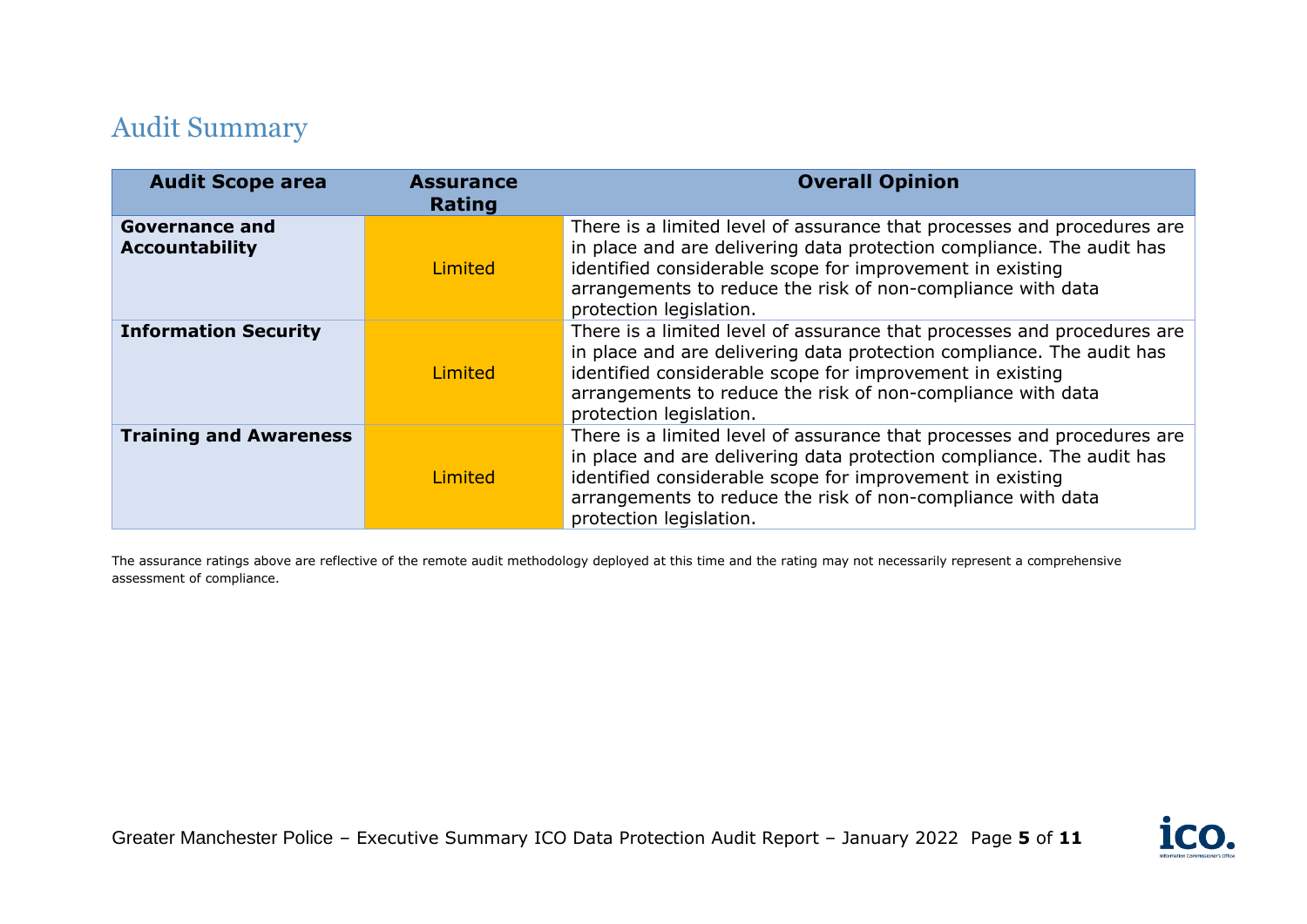#### Priority Recommendations



The bar chart above shows a breakdown by scope area of the priorities assigned to our recommendations made:

- Governance and Accountability has 7 urgent, 24 high and 6 medium priority recommendations
- Information Security has 5 urgent, 25 high, 20 medium and 2 low priority recommendations
- Training and Awareness has 4 urgent, 12 high and 5 medium priority recommendations

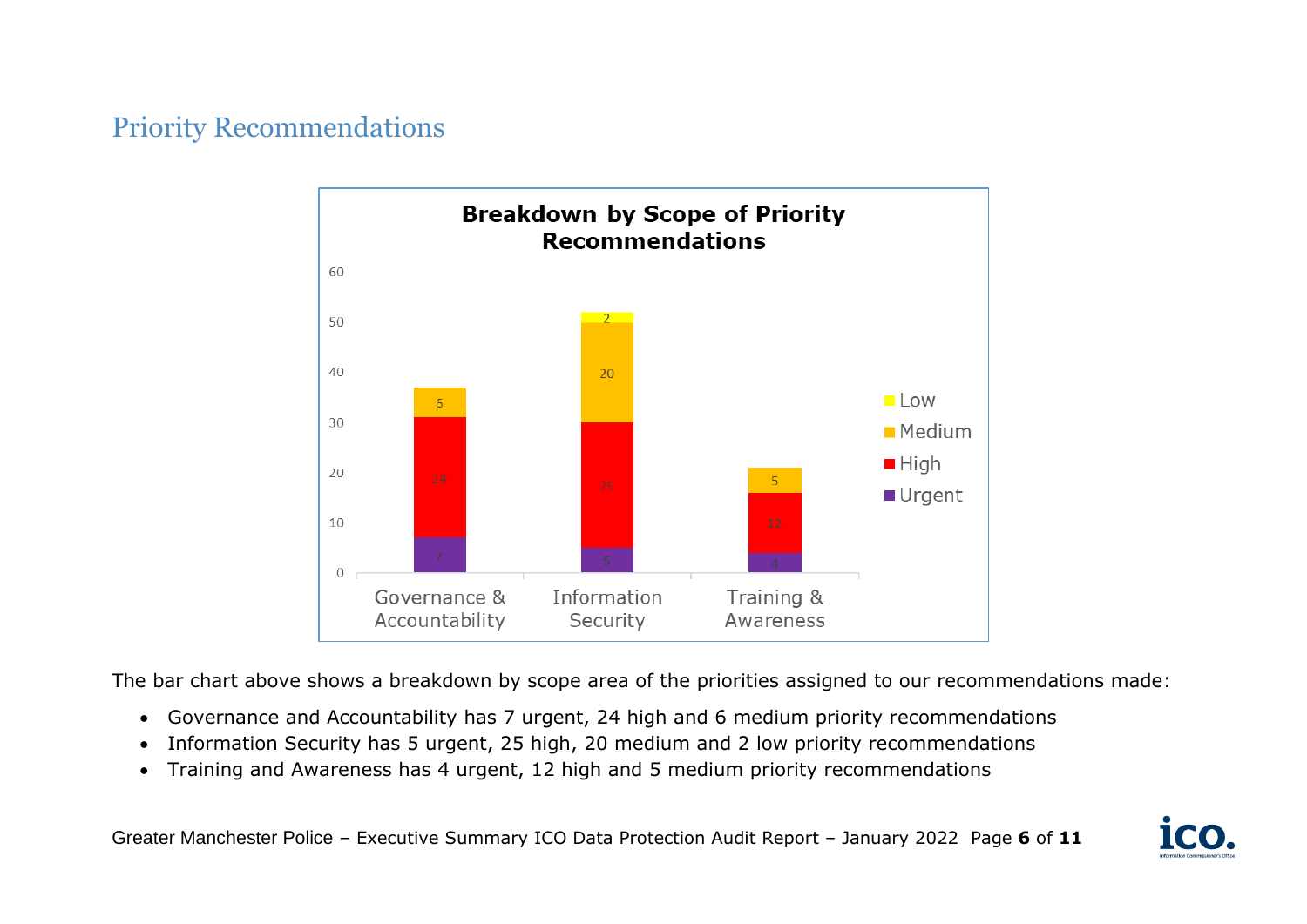### Graphs and Charts



The pie charts above show a summary of the assurance ratings awarded in the governance and accountability scope. 12% high assurance, 16% reasonable assurance, 36% limited assurance, 36% very limited assurance.



The pie chart above shows a summary of the assurance ratings awarded in the information security scope. 10% high assurance, 12% reasonable assurance, 62% limited assurance, 16% very limited assurance.

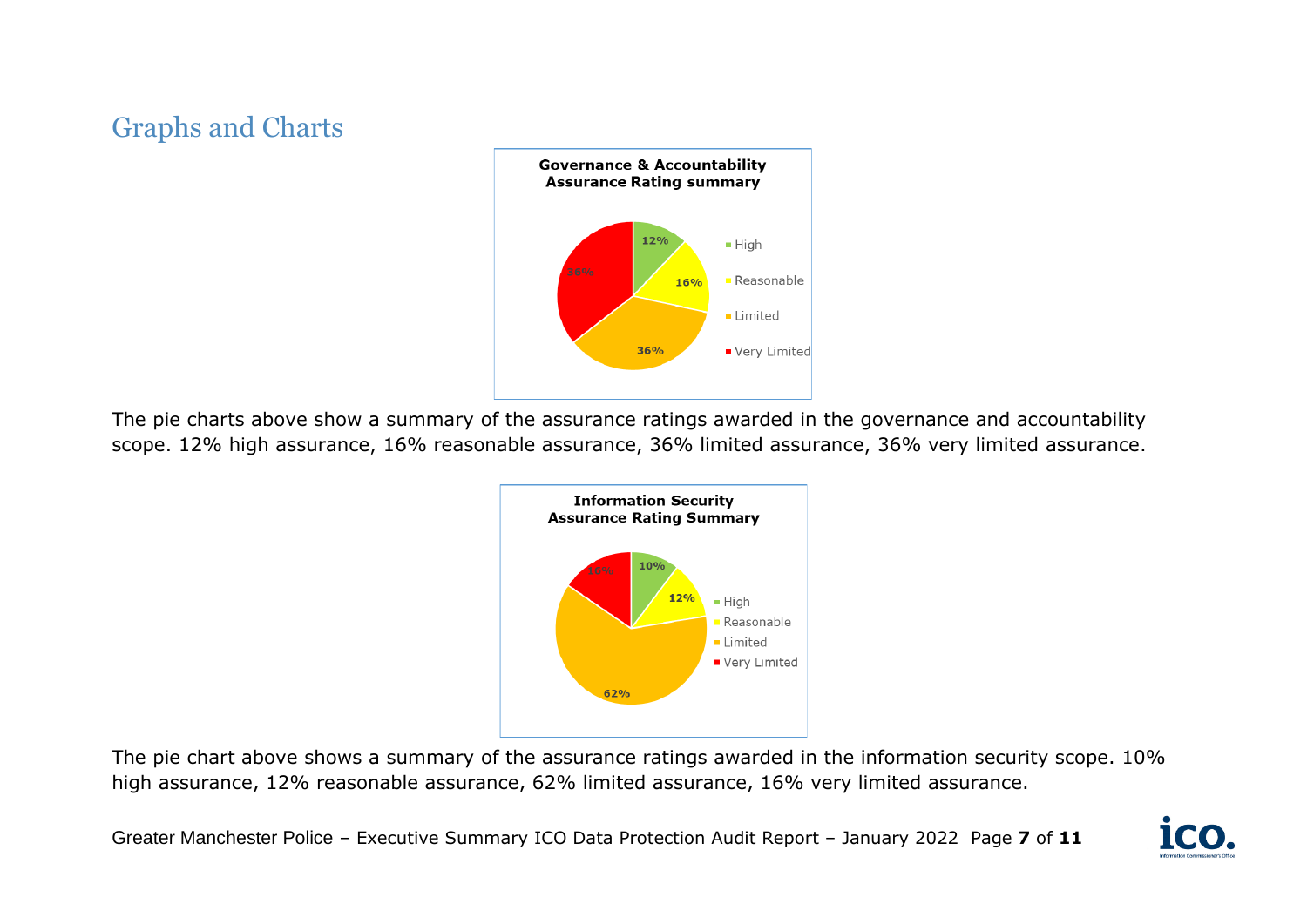

The pie chart above shows a summary of the assurance ratings awarded in the training and awareness scope. 24% reasonable assurance, 57% limited assurance, 19% very limited assurance.

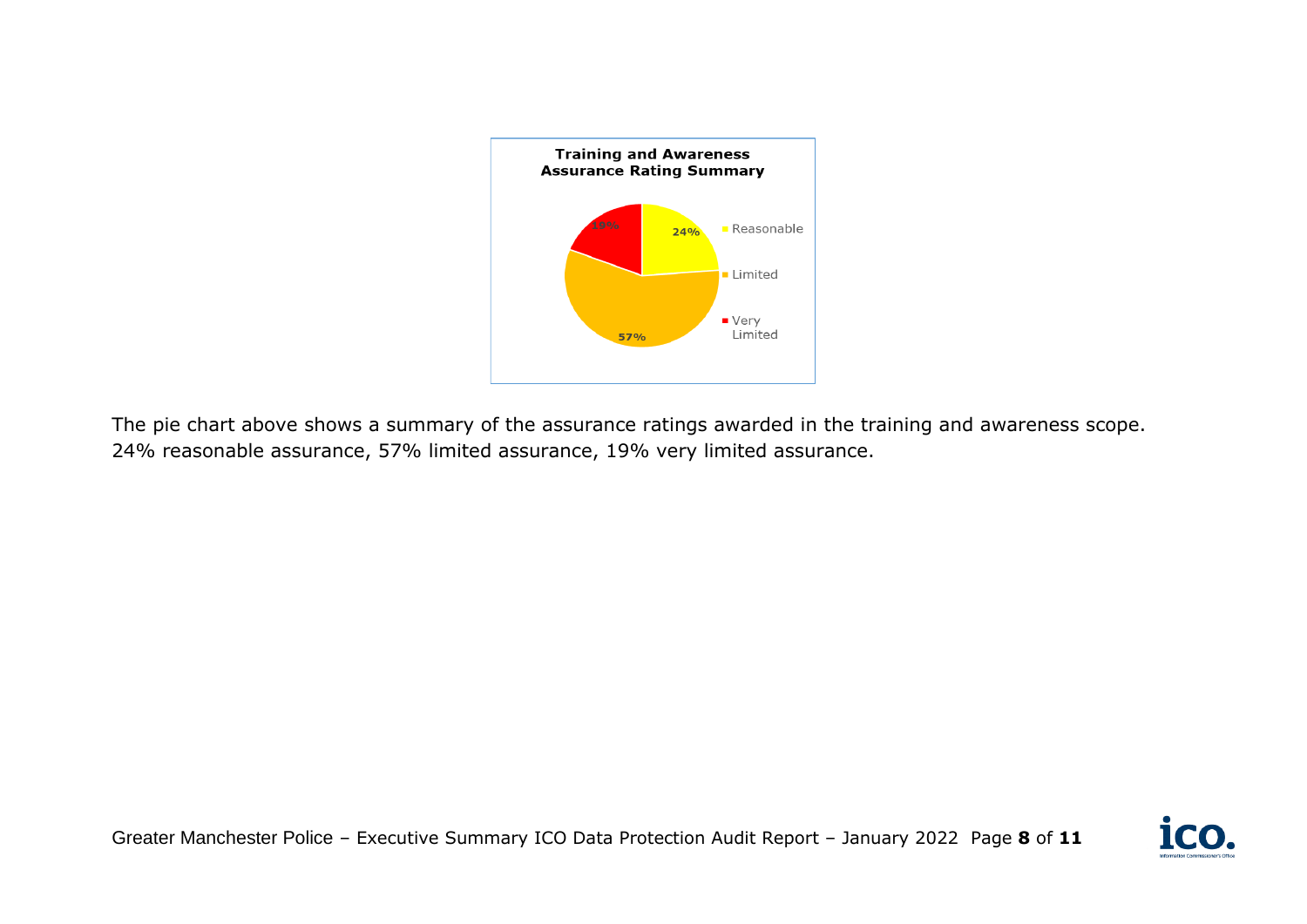#### Areas for Improvement

- Ensure that GMP have sufficient dedicated resource from their data protection officer (DPO) and that there are appropriately resourced operational roles in place, to support the day to day management of all aspects of IG and data protection. The vacant positions in Information Compliance are impacting on the resourcing levels of information security (IS) and records management (RM) staff and presents a serious risk of noncompliance with data protection (DP) legislation.
- Complete the Appropriate Policy Document (APD) to include GMP's procedures for complying with the DP principles in its processing of personal data under Part 3 of the DPA18.
- A comprehensive, detailed data mapping exercise is yet to be finalised to identify all information assets and processing activities and create an overarching record of processing activities (ROPA) which should be reviewed on a regular basis. The exercise is key to comply with section 61 of the DPA18 legislation and establishing the lawful bases for processing personal data and sensitive processing.
- Further work is required to complete the risk assessments on all departmental information assets, and to update them on at least a quarterly basis, and formally document them in an up to date risk register. This will help senior management to understand the business impact of all personal data related risks and manage them effectively.
- Information management policies and procedures require updating and finalising so that they are in line with UKGDPR, Part 2 and Part 3 of the DPA18. The procedures for reporting security incidents, appropriate use of information and technology and the access controls to IT systems need to be formalised and followed Force wide.

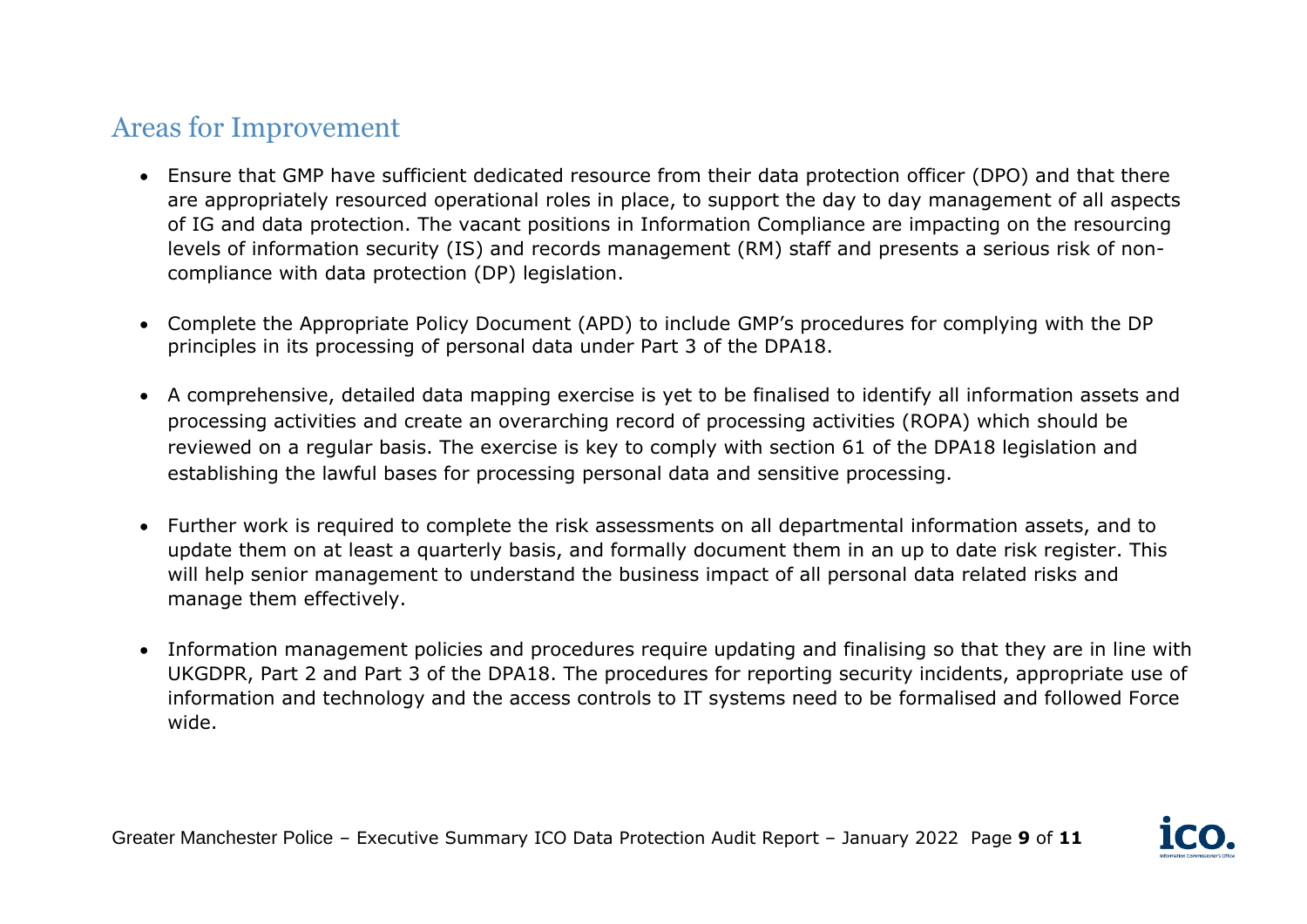- The Information Assurance Board (IAB) needs to convene more frequently and agree an action plan to manage issues and risks with information governance (IG) and DP compliance. The IAB approving policies and procedures, together with regular review will provide oversight and provide assurance of their effectiveness.
- Ensure that there are key performance indicators (KPIs) in place across all IG processes and that they are reported and reviewed regularly at IAB meetings. KPIs for subject access requests (SARs), IG/DP training completion, RM, IS breaches and near misses will help provide oversight and understanding of the effectiveness of control measures.
- Routinely monitor the logging conducted on all IT databases used for law enforcement processing for inappropriate access, or disclosure of personal data and to ensure the integrity and security of personal data.
- A programme of risk-based IG audits should be initiated as part of an internal audit plan. Risk identification and management can be augmented by a regular programme of independent external audits. The programme of audits can support monitoring of staff compliance with DP policies and procedures.
- Using consent as a lawful basis for general processing (Part 2) and/or law enforcement (Part 3) processing should be revisited to ensure it meets the provisions of the DPA18. It must be specific, require a positive opt-in and easy for data subjects to withdraw their consent.
- Complete a training needs analysis (TNA). Regularly assess the IG training needs of all staff and ensure the training programme is supplemented with additional training required by staff performing specific data processing roles. Implement processes to confirm that all staff are completing the mandated IG training at induction and on an annual refresher basis including chasing up non-completion.